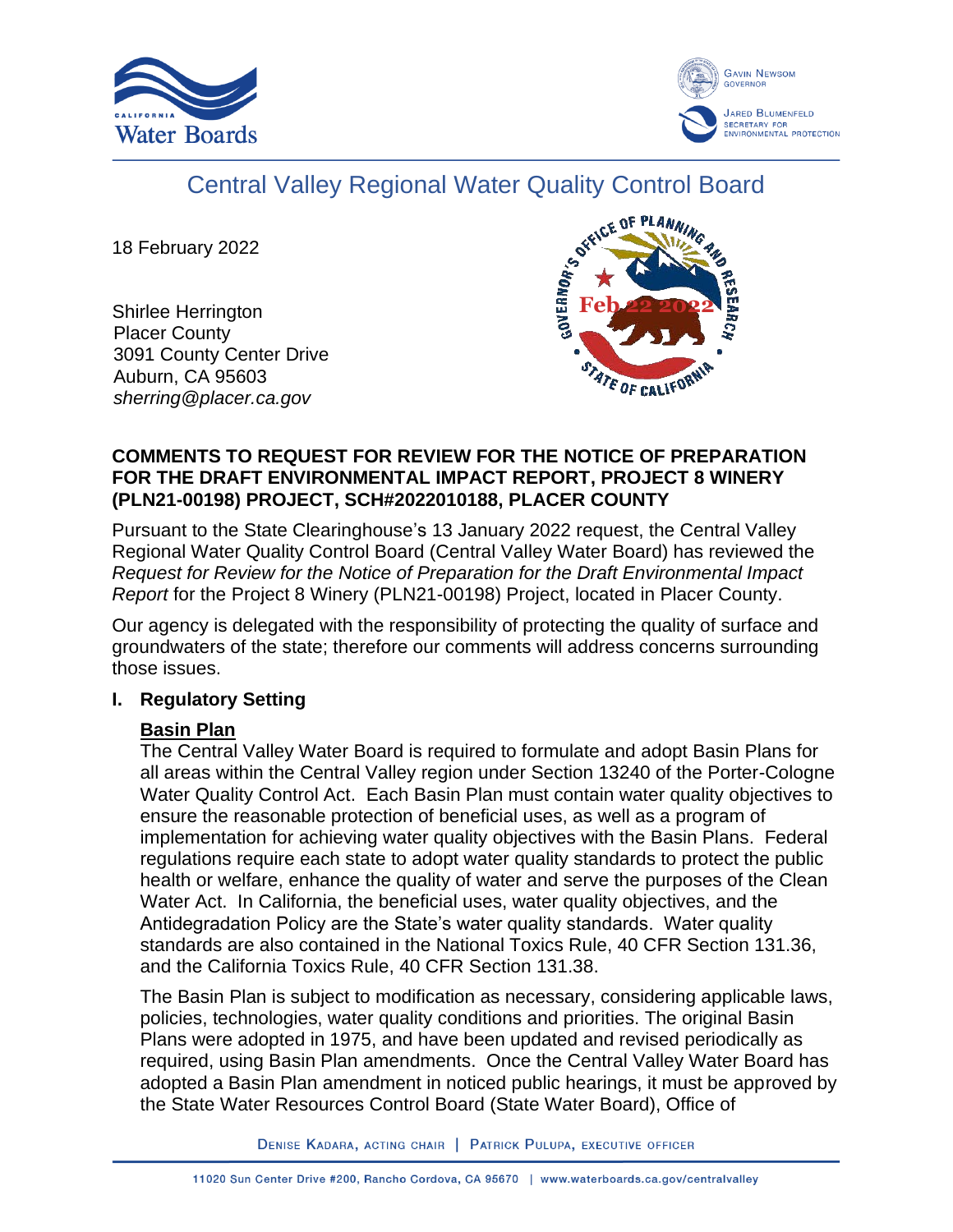Administrative Law (OAL) and in some cases, the United States Environmental Protection Agency (USEPA). Basin Plan amendments only become effective after they have been approved by the OAL and in some cases, the USEPA. Every three (3) years, a review of the Basin Plan is completed that assesses the appropriateness of existing standards and evaluates and prioritizes Basin Planning issues. For more information on the *Water Quality Control Plan for the Sacramento and San Joaquin River Basins*, please visit our website:

[http://www.waterboards.ca.gov/centralvalley/water\\_issues/basin\\_plans/](http://www.waterboards.ca.gov/centralvalley/water_issues/basin_plans/)

## **Antidegradation Considerations**

All wastewater discharges must comply with the Antidegradation Policy (State Water Board Resolution 68-16) and the Antidegradation Implementation Policy contained in the Basin Plan. The Antidegradation Implementation Policy is available on page 74 at:

https://www.waterboards.ca.gov/centralvalley/water\_issues/basin\_plans/sacsjr\_2018 05.pdf

In part it states:

*Any discharge of waste to high quality waters must apply best practicable treatment or control not only to prevent a condition of pollution or nuisance from occurring, but also to maintain the highest water quality possible consistent with the maximum benefit to the people of the State.*

*This information must be presented as an analysis of the impacts and potential impacts of the discharge on water quality, as measured by background concentrations and applicable water quality objectives.*

The antidegradation analysis is a mandatory element in the National Pollutant Discharge Elimination System and land discharge Waste Discharge Requirements (WDRs) permitting processes. The environmental review document should evaluate potential impacts to both surface and groundwater quality.

#### **II. Permitting Requirements**

#### **Construction Storm Water General Permit**

Dischargers whose project disturb one or more acres of soil or where projects disturb less than one acre but are part of a larger common plan of development that in total disturbs one or more acres, are required to obtain coverage under the General Permit for Storm Water Discharges Associated with Construction and Land Disturbance Activities (Construction General Permit), Construction General Permit Order No. 2009-0009-DWQ. Construction activity subject to this permit includes clearing, grading, grubbing, disturbances to the ground, such as stockpiling, or excavation, but does not include regular maintenance activities performed to restore the original line, grade, or capacity of the facility. The Construction General Permit requires the development and implementation of a Storm Water Pollution Prevention Plan (SWPPP). For more information on the Construction General Permit, visit the State Water Resources Control Board website at:

[http://www.waterboards.ca.gov/water\\_issues/programs/stormwater/constpermits.sht](http://www.waterboards.ca.gov/water_issues/programs/stormwater/constpermits.shtml) [ml](http://www.waterboards.ca.gov/water_issues/programs/stormwater/constpermits.shtml)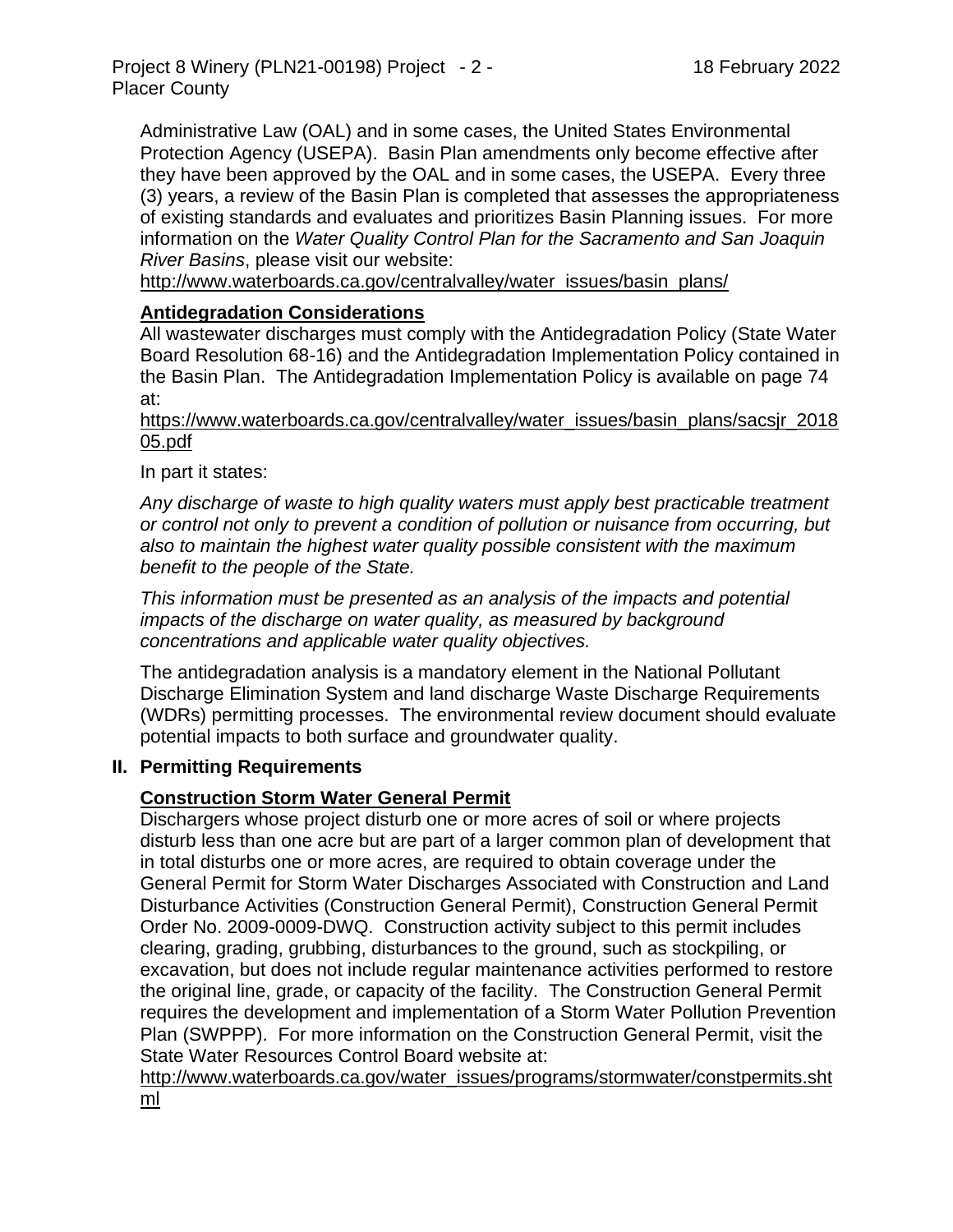## **Phase I and II Municipal Separate Storm Sewer System (MS4) Permits<sup>1</sup>**

The Phase I and II MS4 permits require the Permittees reduce pollutants and runoff flows from new development and redevelopment using Best Management Practices (BMPs) to the maximum extent practicable (MEP). MS4 Permittees have their own development standards, also known as Low Impact Development (LID)/postconstruction standards that include a hydromodification component. The MS4 permits also require specific design concepts for LID/post-construction BMPs in the early stages of a project during the entitlement and CEQA process and the development plan review process.

For more information on which Phase I MS4 Permit this project applies to, visit the Central Valley Water Board website at:

http://www.waterboards.ca.gov/centralvalley/water\_issues/storm\_water/municipal\_p ermits/

For more information on the Phase II MS4 permit and who it applies to, visit the State Water Resources Control Board at:

http://www.waterboards.ca.gov/water\_issues/programs/stormwater/phase\_ii\_munici pal.shtml

#### **Industrial Storm Water General Permit**

Storm water discharges associated with industrial sites must comply with the regulations contained in the Industrial Storm Water General Permit Order No. 2014- 0057-DWQ. For more information on the Industrial Storm Water General Permit, visit the Central Valley Water Board website at:

http://www.waterboards.ca.gov/centralvalley/water\_issues/storm\_water/industrial\_ge neral\_permits/index.shtml

#### **Clean Water Act Section 404 Permit**

If the project will involve the discharge of dredged or fill material in navigable waters or wetlands, a permit pursuant to Section 404 of the Clean Water Act may be needed from the United States Army Corps of Engineers (USACE). If a Section 404 permit is required by the USACE, the Central Valley Water Board will review the permit application to ensure that discharge will not violate water quality standards. If the project requires surface water drainage realignment, the applicant is advised to contact the Department of Fish and Game for information on Streambed Alteration Permit requirements. If you have any questions regarding the Clean Water Act Section 404 permits, please contact the Regulatory Division of the Sacramento District of USACE at (916) 557-5250.

#### **Clean Water Act Section 401 Permit – Water Quality Certification**

If an USACE permit (e.g., Non-Reporting Nationwide Permit, Nationwide Permit, Letter of Permission, Individual Permit, Regional General Permit, Programmatic

<sup>&</sup>lt;sup>1</sup> Municipal Permits = The Phase I Municipal Separate Storm Water System (MS4) Permit covers medium sized Municipalities (serving between 100,000 and 250,000 people) and large sized municipalities (serving over 250,000 people). The Phase II MS4 provides coverage for small municipalities, including non-traditional Small MS4s, which include military bases, public campuses, prisons and hospitals.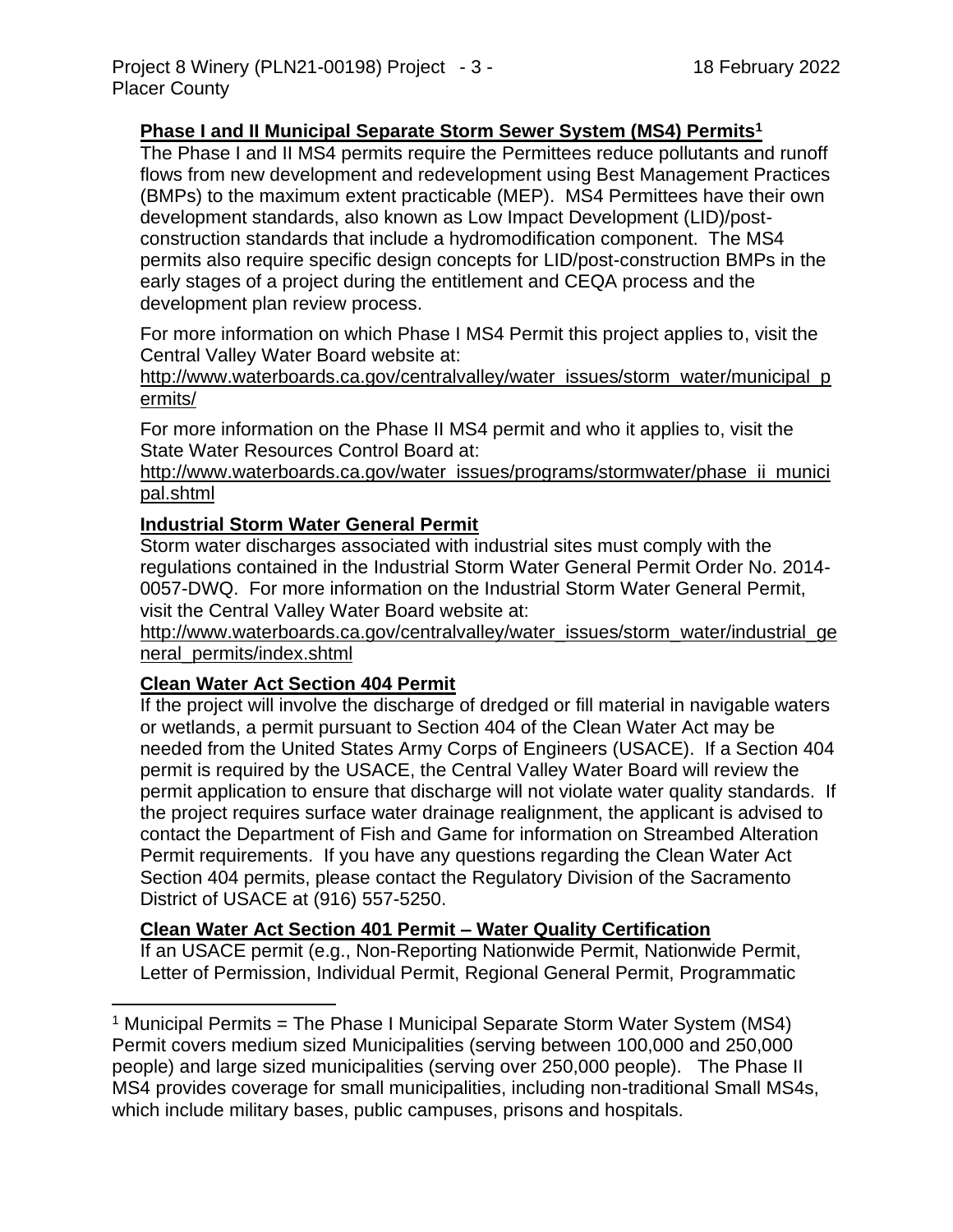General Permit), or any other federal permit (e.g., Section 10 of the Rivers and Harbors Act or Section 9 from the United States Coast Guard), is required for this project due to the disturbance of waters of the United States (such as streams and wetlands), then a Water Quality Certification must be obtained from the Central Valley Water Board prior to initiation of project activities. There are no waivers for 401 Water Quality Certifications. For more information on the Water Quality Certification, visit the Central Valley Water Board website at:

https://www.waterboards.ca.gov/centralvalley/water\_issues/water\_quality\_certificatio n/

## **Waste Discharge Requirements – Discharges to Waters of the State**

If USACE determines that only non-jurisdictional waters of the State (i.e., "nonfederal" waters of the State) are present in the proposed project area, the proposed project may require a Waste Discharge Requirement (WDR) permit to be issued by Central Valley Water Board. Under the California Porter-Cologne Water Quality Control Act, discharges to all waters of the State, including all wetlands and other waters of the State including, but not limited to, isolated wetlands, are subject to State regulation. For more information on the Waste Discharges to Surface Water NPDES Program and WDR processes, visit the Central Valley Water Board website at:https://www.waterboards.ca.gov/centralvalley/water\_issues/waste\_to\_surface\_wat er/

Projects involving excavation or fill activities impacting less than 0.2 acre or 400 linear feet of non-jurisdictional waters of the state and projects involving dredging activities impacting less than 50 cubic yards of non-jurisdictional waters of the state may be eligible for coverage under the State Water Resources Control Board Water Quality Order No. 2004-0004-DWQ (General Order 2004-0004). For more information on the General Order 2004-0004, visit the State Water Resources Control Board website at:

https://www.waterboards.ca.gov/board\_decisions/adopted\_orders/water\_quality/200 4/wqo/wqo2004-0004.pdf

#### **Waste Discharge Requirements – Discharges to Land**

The discharge of winery wastewater and residual solids to land is subject to regulation under individual WDRs or Central Valley Water Board Order R5-2015- 0005 (the Conditional Waiver of Waste Discharge Requirements for Small Food Processors, Small Wineries and Related Agricultural Processors within the Central Valley Region, or Waiver). The Waiver is structured to regulate winery waste discharge on a tiered basis, based on the volume of waste discharged to land annually. In accordance with California Water Code Section 13260, the project proponent is required to submit a Report of Waste Discharge (RWD) to apply for the Waiver. We recommend that the RWD be submitted 12 to 18 months before the expected startup date.

Pursuant to the State Board's Onsite Wastewater Treatment Systems Policy, the regulation of the septic system may be regulated under the local agency's management program.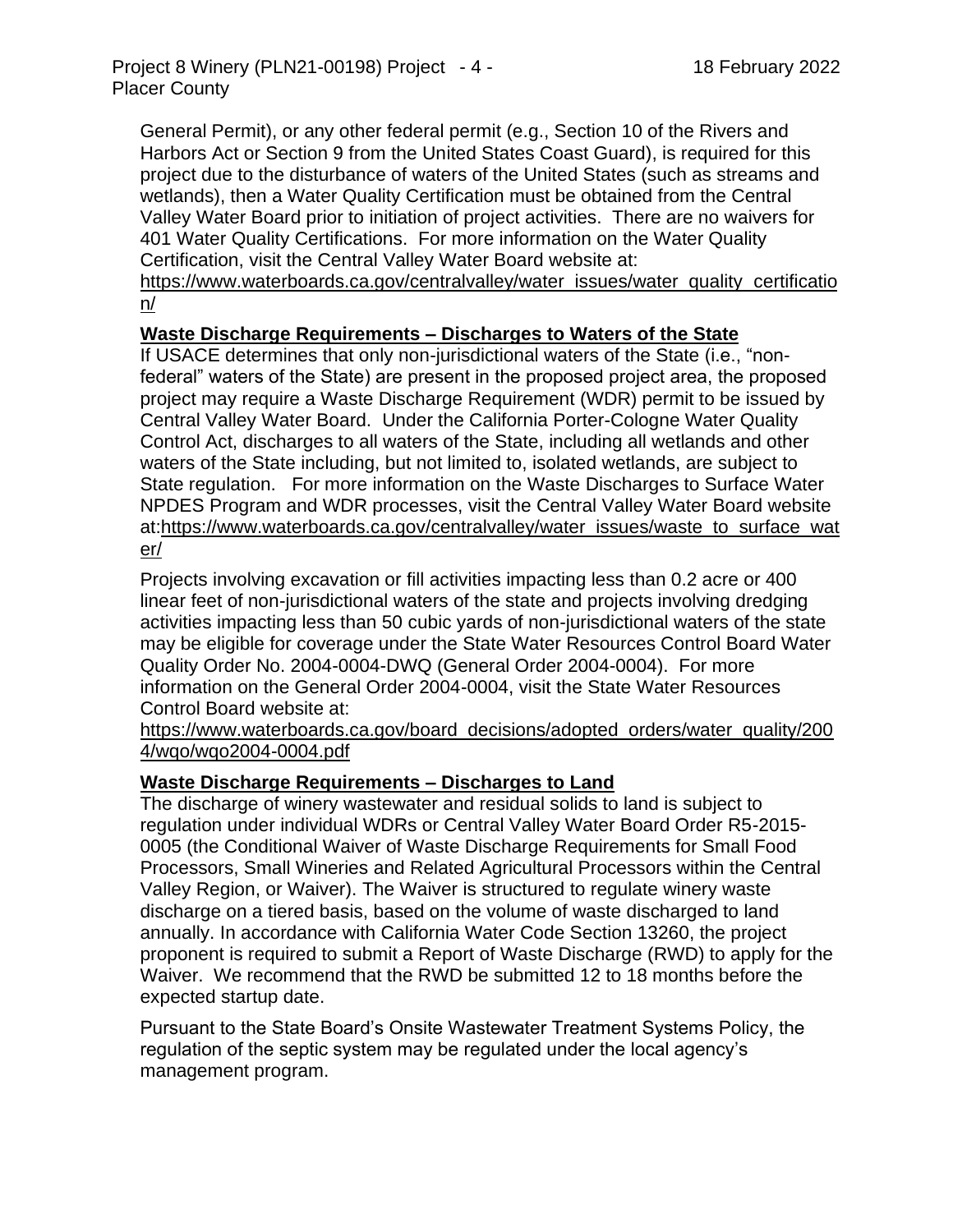For more information on waste discharges to land, visit the Central Valley Water Board website at:

http://www.waterboards.ca.gov/centralvalley/water\_issues/waste\_to\_land/index.shtm l

## **Dewatering Permit**

If the proposed project includes construction or groundwater dewatering to be discharged to land, the proponent may apply for coverage under State Water Board General Water Quality Order (Low Threat General Order) 2003-0003 or the Central Valley Water Board's Waiver of Report of Waste Discharge and Waste Discharge Requirements (Low Threat Waiver) R5-2018-0085. Small temporary construction dewatering projects are projects that discharge groundwater to land from excavation activities or dewatering of underground utility vaults. Dischargers seeking coverage under the General Order or Waiver must file a Notice of Intent with the Central Valley Water Board prior to beginning discharge.

For more information regarding the Low Threat General Order and the application process, visit the Central Valley Water Board website at:

http://www.waterboards.ca.gov/board\_decisions/adopted\_orders/water\_quality/2003/ wqo/wqo2003-0003.pdf

For more information regarding the Low Threat Waiver and the application process, visit the Central Valley Water Board website at:

https://www.waterboards.ca.gov/centralvalley/board\_decisions/adopted\_orders/waiv ers/r5-2018-0085.pdf

## **Limited Threat General NPDES Permit**

If the proposed project includes construction dewatering and it is necessary to discharge the groundwater to waters of the United States, the proposed project will require coverage under a National Pollutant Discharge Elimination System (NPDES) permit. Dewatering discharges are typically considered a low or limited threat to water quality and may be covered under the General Order for *Limited Threat Discharges to Surface Water* (Limited Threat General Order). A complete Notice of Intent must be submitted to the Central Valley Water Board to obtain coverage under the Limited Threat General Order. For more information regarding the Limited Threat General Order and the application process, visit the Central Valley Water Board website at:

https://www.waterboards.ca.gov/centralvalley/board\_decisions/adopted\_orders/gene ral\_orders/r5-2016-0076-01.pdf

# **NPDES Permit**

If the proposed project discharges waste that could affect the quality of surface waters of the State, other than into a community sewer system, the proposed project will require coverage under a National Pollutant Discharge Elimination System (NPDES) permit. A complete Report of Waste Discharge must be submitted with the Central Valley Water Board to obtain a NPDES Permit. For more information regarding the NPDES Permit and the application process, visit the Central Valley Water Board website at: https://www.waterboards.ca.gov/centralvalley/help/permit/